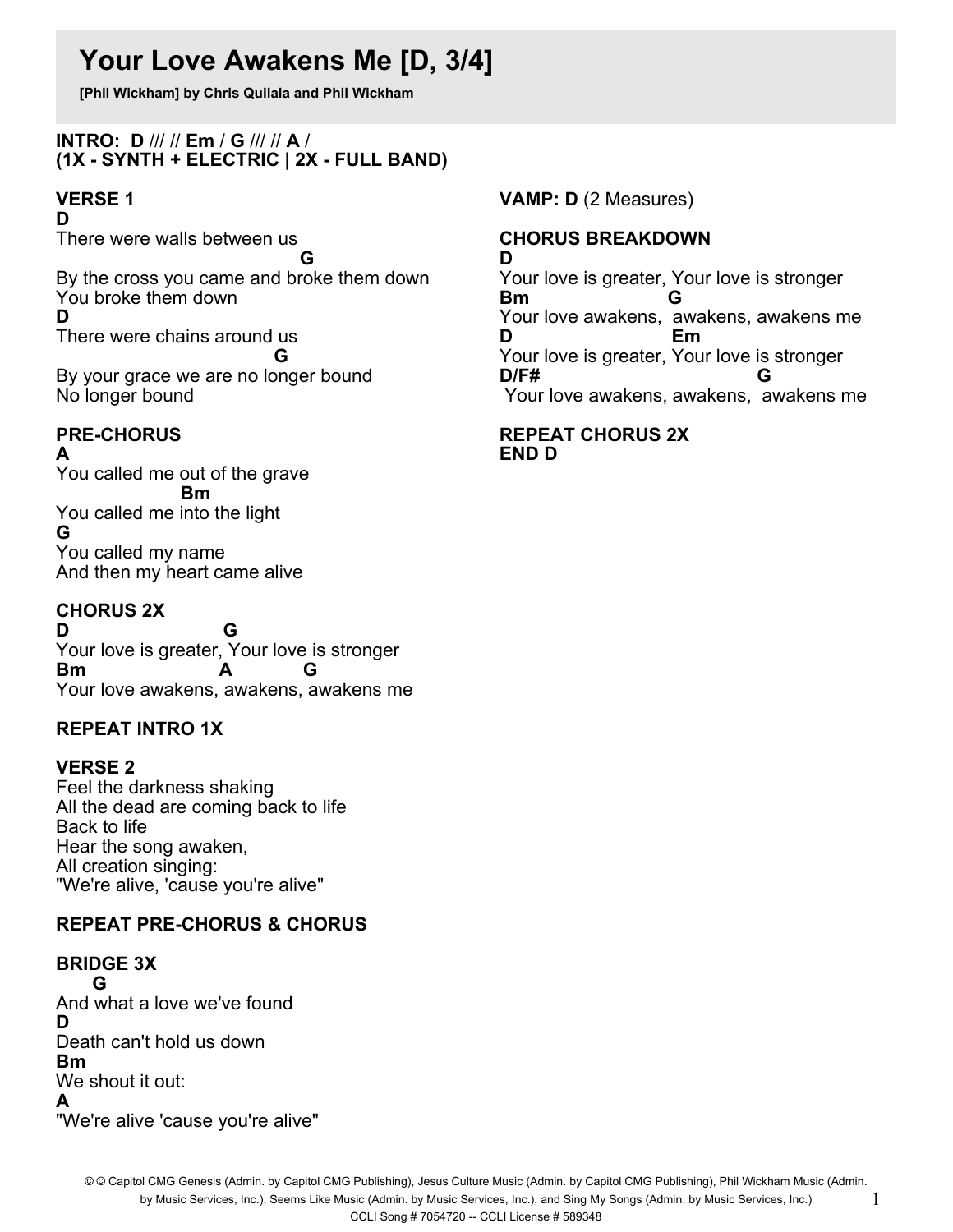# **The Story I'll Tell [A, 70 bpm, 3/8]**

**[Great Are You Lord Tag] by Alton Eugene, Benji Cowart, and Naomi Raine**

#### **Intro:**.

Em,  $D(\text{add4})$ ,  $G$ , D(add4), **D** 

#### **Verse**

...................**F#m** The hour is dark. ......**E(add4)**.......**A** And it's hard to see .......................**E(add4)** What you are doin'

Here in the ruins. ...............................**D** And where this will lead.

Oh but I know That down through the years. I'll look on this moment I see your hand on it And know you were here.

# **PreChorus**

.......**E**.......................**F#m**..................**D** And. I'll testify of the battles. You've won ........**E**....................................................**F#m**...... **Dmaj7** How. You were my portion when there wasn't. enough ........**E**.......................**F#m**..............**D** And I'll testify of the seas that we crossed. ........**E**..................................**F#m**.............. **Dmaj7** The waters. You parted, the waves that I walked

# **Chorus**

**E**......................**F#m**...........**D** Oh oh oh, my God did not fail **E**...........**F#m**........**A**...........**D** Oh oh oh, it's the story I'll tell **E**............**F#m**..**A**..........**D** Oh oh oh, I know it is well **E**..........**F#m**..**A**..................**D** Oh oh oh, it's the story. I'll tell.

# **Verse:**

Believing gets hard when options are few. When I can't see what you're doing. I know that you're proving. You're the God who comes through

Oh but I know That over the years. I'll look back on this moment And see your hand on it. And know You were here.

**PreChorus**. **Chorus**

**Bridge:** (3x total) **A**........................**E(add4)**.**F#m**..**D** All that is left is highest praises. **A**....................................**E(add4)**.**F#m**.....**D**........

So sing Hallelujah to the Rock of Ages.

**A/C#**....................**E(add4)**.**F#m**..**D** All that is left is highest praises. ....**A/E**.............................**E(add4)**.**F#m**.....**D**........

So sing. Hallelujah to the Rock of Ages.

**PreChorus Chorus**

# **BRIDGE**

**A**. All the earth will shout Your praise. .......**Asus** Our hearts will cry, these bones will sing **D**.....................**A** Great are You, Lord.

# **REPEAT**.**BRIDGE**.**3X**

# **CHORUS**

.............**D**...................**F#m** It's Your breath in our lungs. ...........**Esus** So we pour out our praise. We pour out our praise. .............**D**.....................**F#m** It's Your breath in our lungs. ...........**Esus** So we pour out our praise to You only.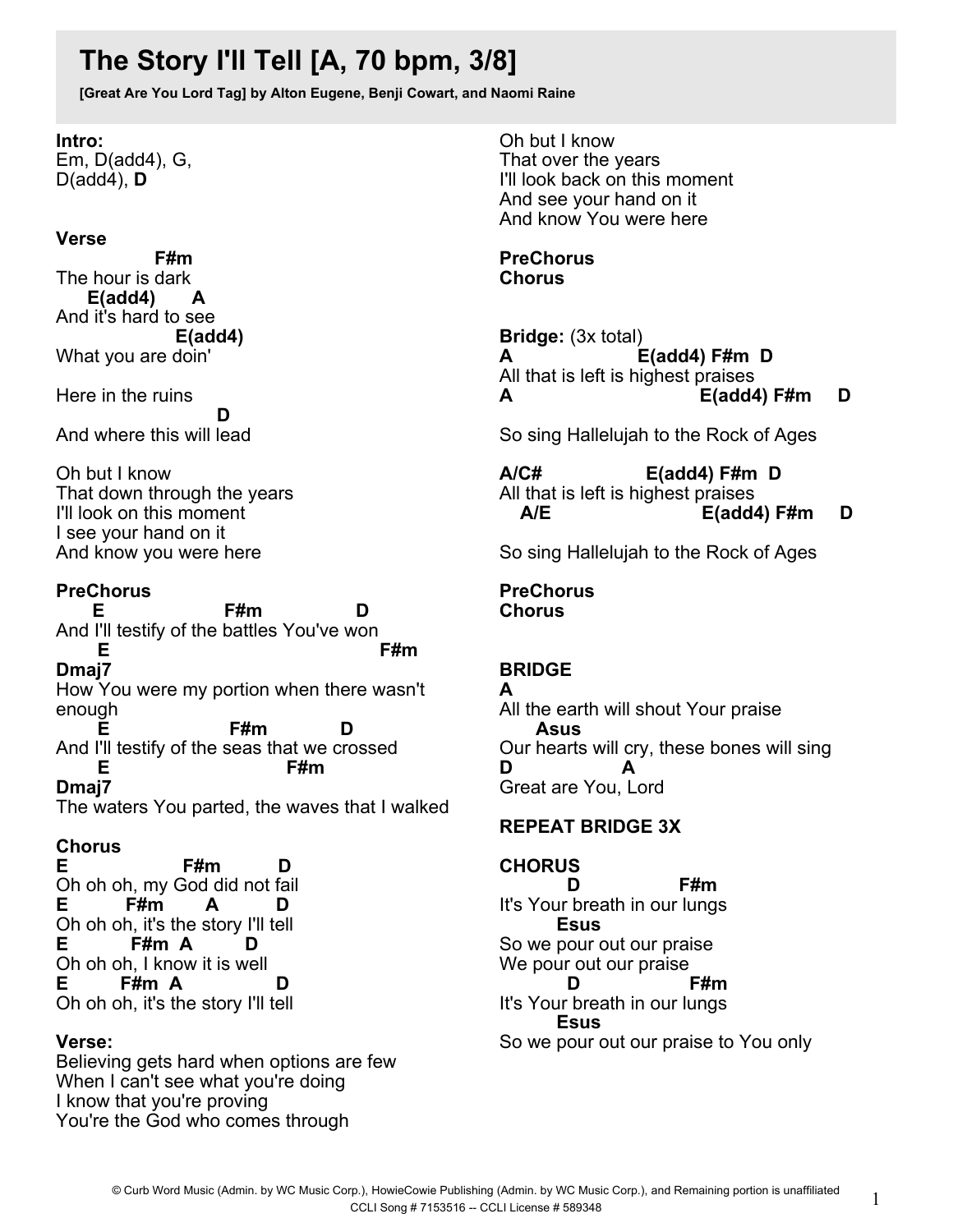# **King Of Kings [D]**

**[Hillsong (with O come let us adore him tag)] by Brooke Ligertwood, Jason Ingram, and Scott...**

#### **INTRO:**  $|D|/|/|/|/|/|D|/|/|/|/|/|$ (piano lead)

#### **VERSE:**

**D/F#**. **G** In the darkness we were waiting **A**. **D** Without hope without light. **D/F#**. **G** Till from heaven You came running **A**. **D** There was mercy in Your eyes.

**D/F#**. **G** To fulfill the law and prophets. **A**. **D** To a virgin came the Word **D/F#**. **G** From a throne of endless glory. **A**. **D**.///////// To a cradle in the dirt

### **CHORUS:**

**D** Praise the Father. **G2** Praise the Son **Bm7**. **D/A**. **A** Praise the Spirit three in one **D**. **G2** God of glory, majesty **Bm7**. **G2. A**.  $D/1/1/1/1/1$ Praise forever to the King of Kings.

#### **VERSE.2:**

To reveal the kingdom coming. And to reconcile the lost To redeem the whole creation You did not despise the cross.

For even in Your suffering. You saw to the other side. Knowing this was our salvation. Jesus for our sake You died

# **REPEAT**.**CHORUS**

**VERSE.3: Bm**. **G** And the morning that You rose. **A**. **D**

All of heaven held its breath **Bm**. **G** Till that stone was moved for good. **A**. **D** For the Lamb had conquered death.

**Bm**. **G** And the dead rose from their tombs. **A**. **D** And the angels stood in awe. **Bm**. **G** For the souls of all who'd come **A**. **D** To the Father are restored

# **VERSE.4:**

**D/F#**. **G** And the Church of Christ was born. **A**. **D** Then the Spirit lit the flame. **D/F#**. **G** Now this gospel truth of old. **A**. **D** Shall not kneel shall not faint.

**D/F#**. **G** By His blood and in His Name. **A**. **D** In His freedom I am free **D/F#**. **G** For the love of Jesus Christ **A. D**///|//// Who has resurrected me.

#### **REPEAT**.**CHORUS**.**2X**

**OUTRO: D/F#**. **G2**. **A**. **D**./././.|././././ Praise forever to the King of Kings.

**CHORUS**.(O.**COME**.**ALL**.**YE**.**FAITHFUL) D** O come let us adore him ...................................**A** O come let us adore him .....**G**................**A** O come let us adore him. **D. A**........D. Christ the lord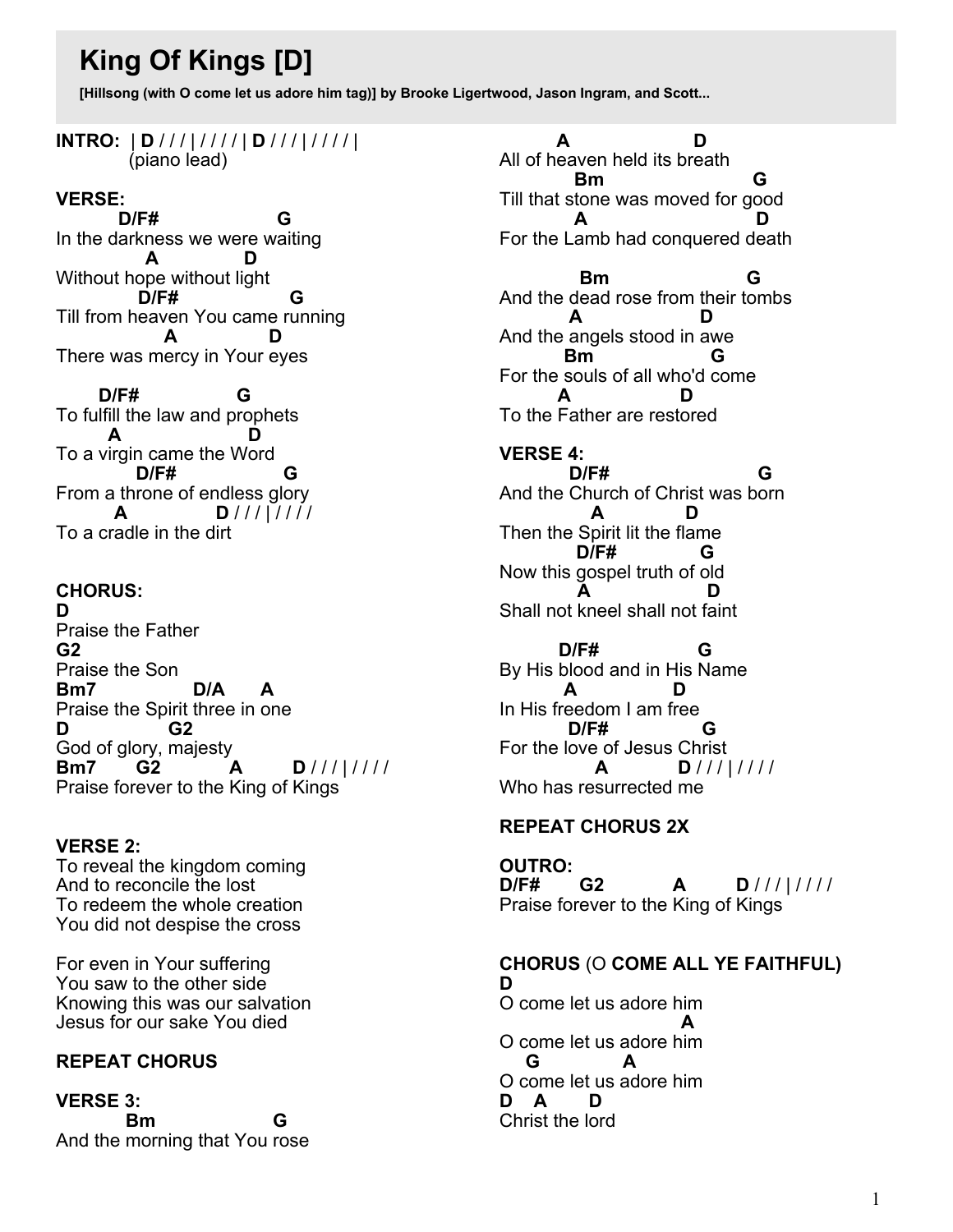# **King Of Kings** -

For he alone is worthy. For he alone is worthy For he alone is worthy Christ the Lord

We'll give him all the glory We'll give him all the glory We'll give him all the glory Christ the Lord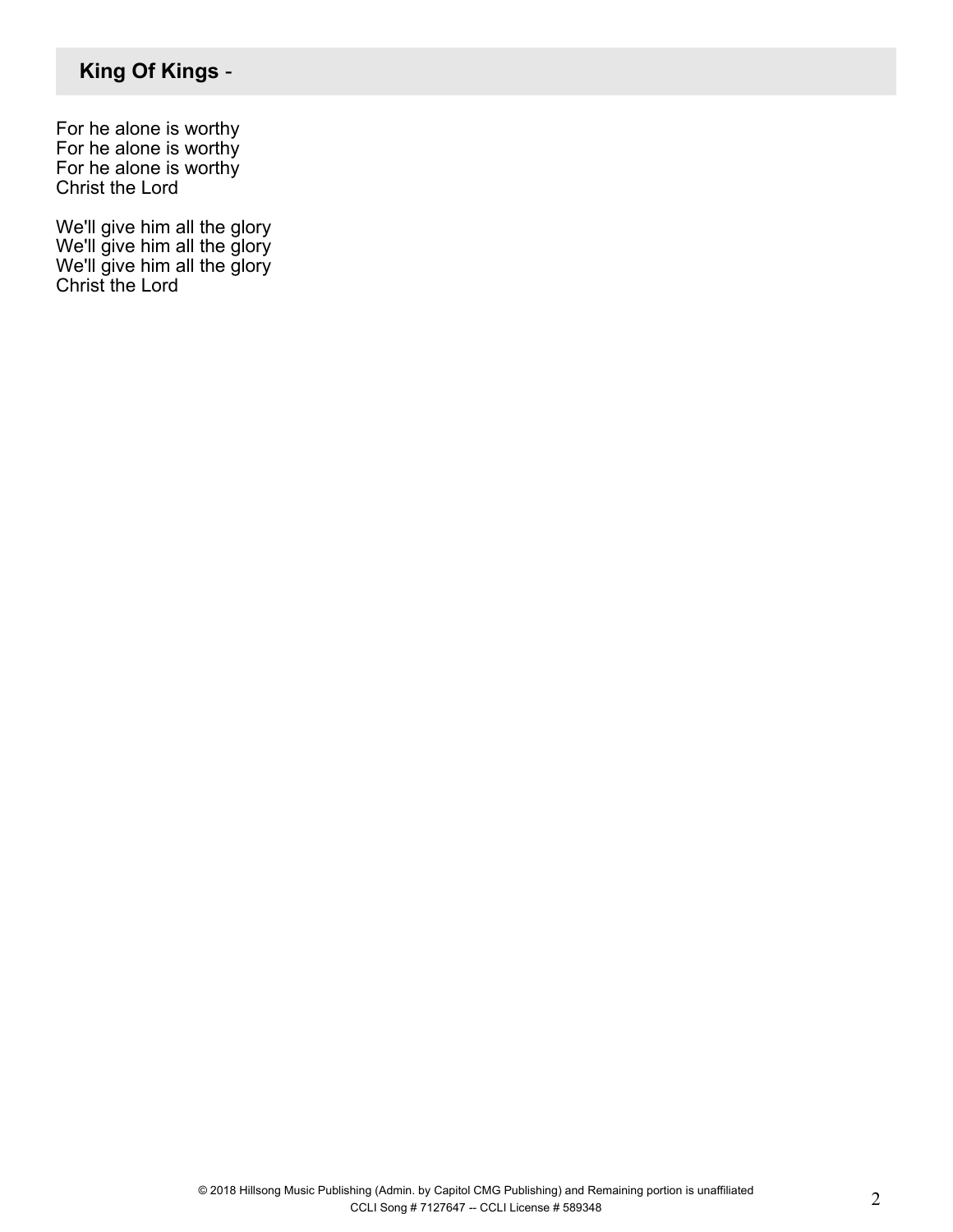# Back Where I Belong [B, 146 bpm, 4/4]

[Default Arrangement] by Matthew Hooper

#### INTRO:  $B\text{/}/\text{/}/\text{/}/\text{/}/$  (4X) (STRUM + CLAP)

# **VERSE 1:**

B E. God of ages, be my anchor В F# Be my light and be my shield В Е Be my strength and my confession F#  $B$ /// //// Be my song and be my victory

#### **VERSE 2:**

In my battles I'll remember You will keep me in perfect peace You are faithful my defender You are good, and You will always be

#### **CHORUS:**

E B You have set me free F# G#m Changed this heart into Your home F# Е. в Ever I'll be with You, I'm back where I belong Е В I will live to see F# G#m Love invading, grace unbroken F# **B/// //// //// ////** Е B Ever I'll be with You, I'm back where I belong

#### **VERSE 3:**

Let my life burn with compassion Like a fire that never dies Build your church and build Your kingdom here For this cause I'm giving up my life

#### **REPEAT CHORUS**

 $B\llap/$   $B\llap/$  $B$ ///  $B/$  B/D#/  $E/1/$ **BRIDGE: Wh - oa**  $Wh - o - o - oa$ Wh - oa  $(4X)$ 

#### **VERSE 4:**

Broken hearted lift your heads up Come to Jesus, come back home (STOP) He is greater than the fears you face You are loved, come home where you belong

#### **REPEAT CHORUS**

END: Ever I'll be with you, I'm back where I belong 3X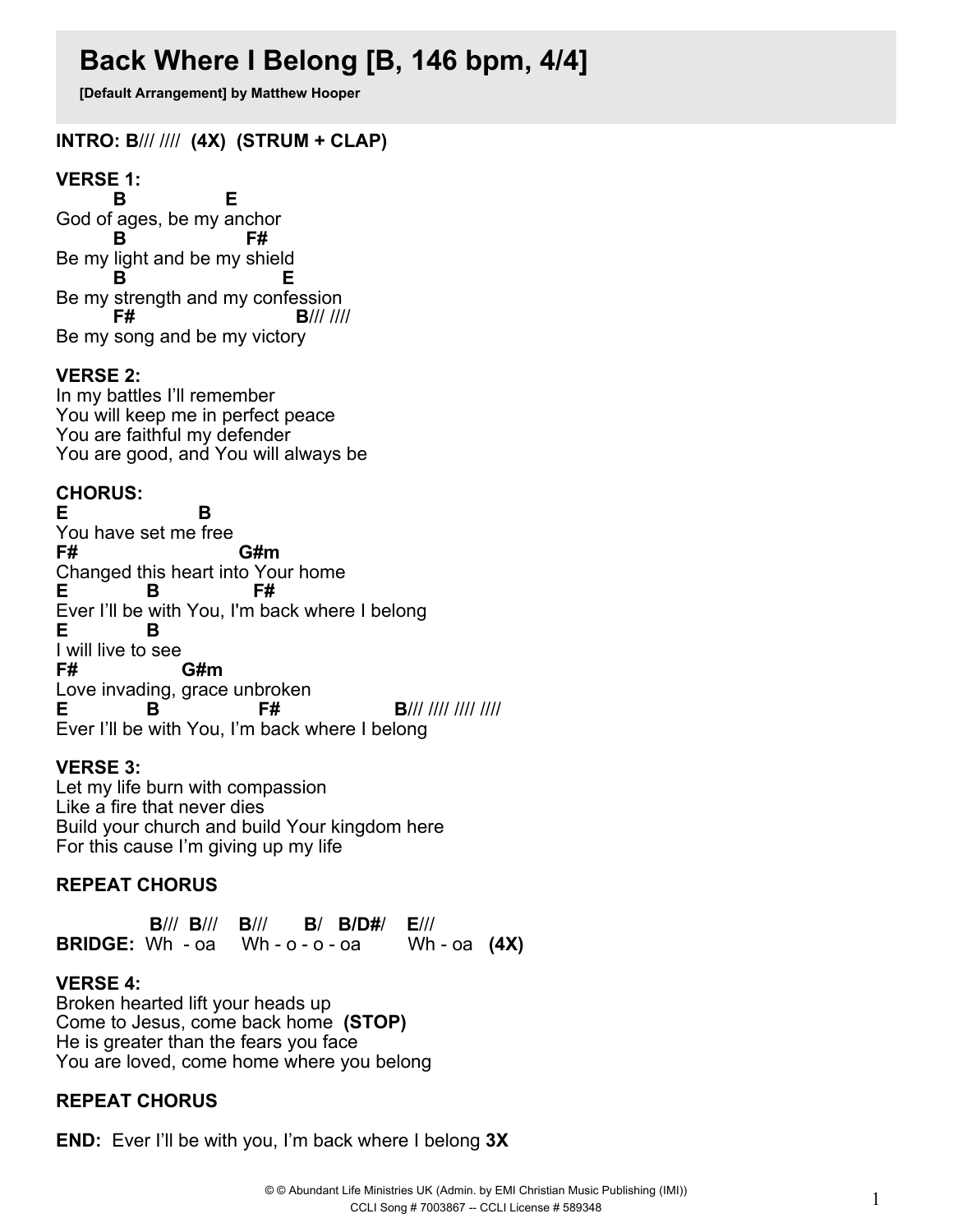# **Rescuer [Bb, 4/4]**

**[Default Arrangement] by Benjamin Hastings, Bryan Fowler, and Rend Collective**

#### **START**.**WITH**.**CHORUS**.**OR**.**VERSE**

#### **CHORUS:**

**Eb**. **Bb** He's our rescuer **Gm**. **F** He's our rescuer **Bb/D**. **Eb**. **Bb/D**.**F**. **Bb Bbsus**.**Bb** We are free from sin forevermore. **Eb**. **Bb** Oh, how sweet the sound **Gm**. **F** Oh, how grace abounds **Bb/D**. **Eb**. **Bb/D**. **F**. **BbBbsus**.**Bb** We will praise the Lord, our rescuer.

#### **VERSE.1:**

**Bb** There is good news for the captive. **Eb**. **Bb** Good news for the shamed. **Eb** There is good news for. **Gm**. **F Fsus**..**F** The one who walked away. **Gm**. **F/A**. **Bb** There is good news for the doubter **Eb**. **Bb** The one religion failed **Eb**. **F** For the good Lord has come. **BbBbsus**..**Bb** To seek and save.

#### **REPEAT**.**CHORUS**

#### **VERSE.2:**

He is beauty for the blind man Riches for the poor. He is friendship for the one the world ignores. He is pasture for the weary. Rest for those who strive. Oh, the good Lord is. **F**. **Gm** The way, the truth, the life. **Eb** Yes, the good Lord is. **F**. **BbBbsus**..**Bb** The way, the truth, the life.

# **REPEAT**.**CHORUS**

#### **BRIDGE:**

**Bb** So come and be chainless **Eb** Come and be fearless **Bb**. **F** Come to the foot of Calvary **Gbdim**. **Gm** There is redemption. **Eb** For every affliction **Bb**. **F**. **Bb** Here at the foot of Calvary.

#### **REPEAT**.**BRIDGE**

**CHORUS.2:** He's our rescuer He's our rescuer We are free from sin forevermore Oh, how sweet the sound Oh, how grace abounds **Bb/D**. **Eb**. **Bb/D**. **F**. **Gm** We will praise the Lord, our rescuer **Eb**. **Bb/D**. **F Bb** We will praise the Lord, our rescuer.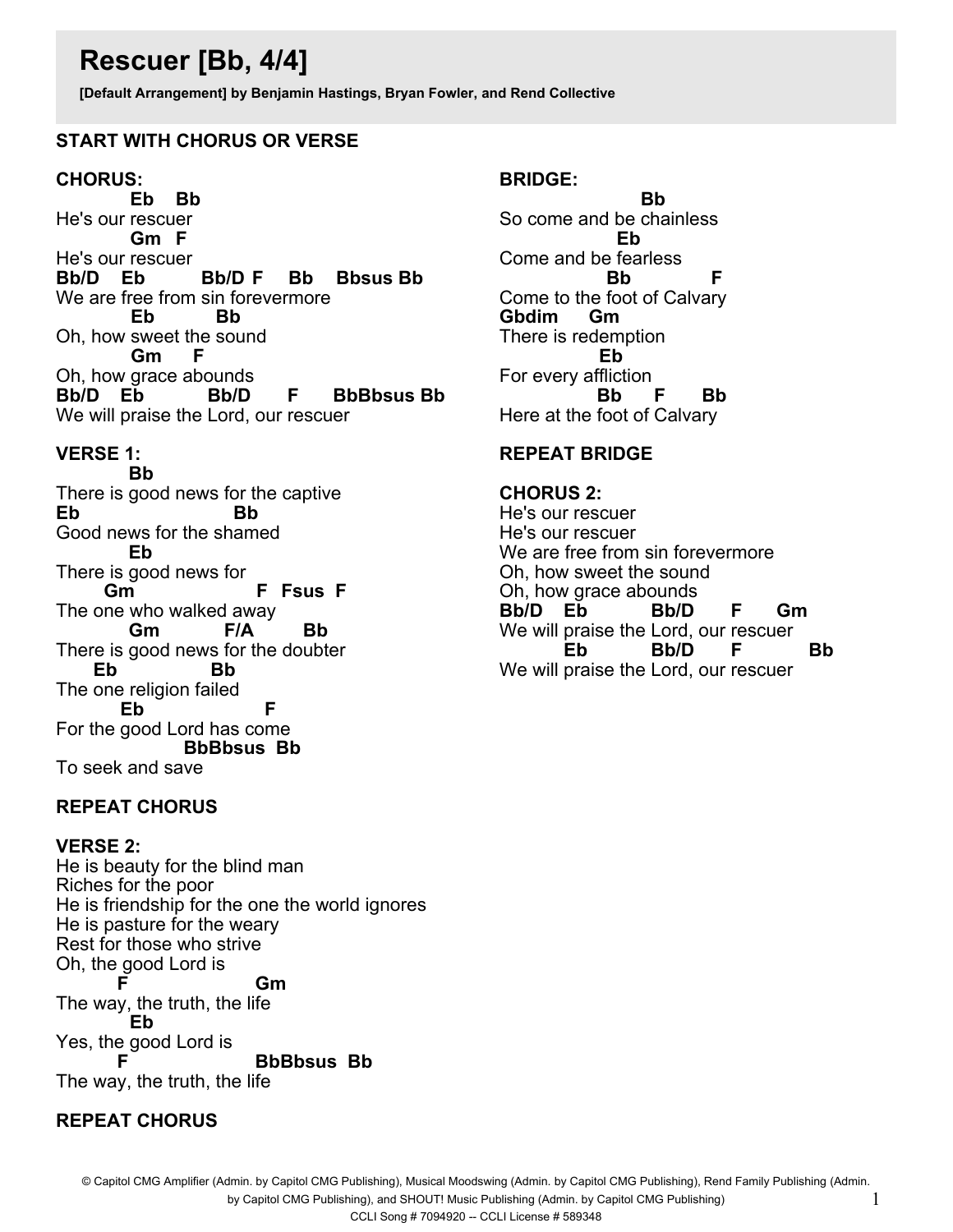# **Graves Into Gardens [A, 70 bpm, 6/8]**

**[Elevation Worship] by Brandon Lake, Chris Brown, Steven Furtick, and Tiffany Hammer**

**Intro, V1, V2, C, Vamp, V3, V4, C×2, Inter, B1×2, B2, Tag, C×2, B2×2, Tag×2, Breakdown, Inter, B1, B2×2, Tag×2, E**

#### **INTRO**

**A**./././././.|./././.**D/A**././. **A**/////////

#### **VERSE.1**

**D/A**............**A** I searched the world ....**D/A**.........**A** But it couldn't fill me ......................**F#m** Man's empty praise ............................**E**. and treasures that fade. .......................**D** Are never enough

#### **VERSE.2**

..........................**A** Then You came along ..............**D/A**................**A** And put me back together ....................**F#m**..................**E**. And every desire is now satisfied. ......................**D** Here in Your love

#### **CHORUS**

...................**A** Oh there's nothing better than You. ..............**F#m** There's nothing better than You ......................**D**..............................................**A** Lord there's nothing, nothing is better than You.

#### **TURNAROUND: A**////////D/A// x2

# **VERSE.3**

.............**A** I'm not afraid .........**D**...................**A** To.show.You.my.weakness .........................**F#m** My failures and flaws. .....................................**E**. Lord You've seen them all ....................................**D** And You still call me friend.

#### **VERSE.4**

........................................**A** 'Cause the God of the mountain. ..........**Bm**.............**A** Is the God of the valley ......................**F#m** There's not a place. ............................**E**. Your mercy and grace. ...........................**D** Won't find me again

#### **CHORUS**.**X2**

#### **INSTRUMENTAL:**..**A**./././././.|./././.**D**./.**/**.**X2**

# **BRIDGE.1**

**A**................................................**D**..**A** You turn mourning to dancing ..............................................**D**..**A** You give beauty for ashes. You turn shame into glory ..................**F#m**..**D**..........**A** You're the only one who can.

#### **REPEAT**.**BRIDGE.1**.**(BUILDING)**

**BRIDGE.2 A**..............................**D**..**A** You turn graves into gardens. ...........................**D**..**A** You turn bones into armies. You turn seas into highways. ...........**F#m**..**D**.......**A** You're the only one who can ...........**F#m**..**D**.......**A** You're the only one who can

#### **CHORUS**.**X2**

#### **END**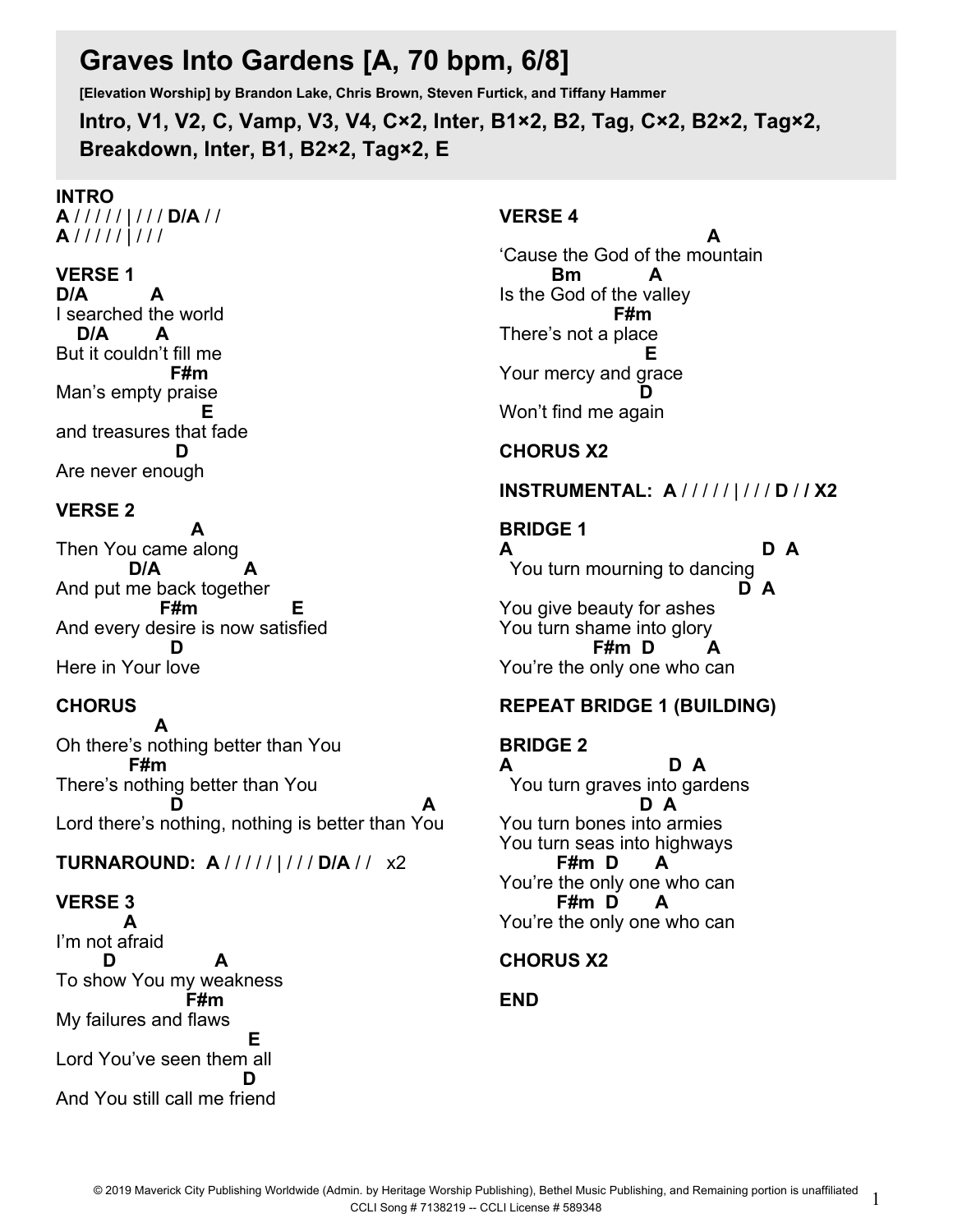# Living Hope [A, 72 bpm, 4/4]

[Default Arrangement Phil Wickam] by Brian Johnson and Phil Wickham

#### **INTRO A Asus4 A Asus4**

#### **VERSE 1**

Δ Е How great the chasm that lay between us  $F#m$ F How high the mountain I could not climb А Е In desperation I turned to heaven Е. And spoke Your name into the night

 $A/CH$ D Then through the darkness Your loving kindness F#m Е. Tore through the shadows of my soul The work is finished the end is written D E A Jesus Christ my Living Hope

#### **TURNAROUND D**

#### **VERSE 2**

Е Who could imagine so great a mercy F#m Е What heart could fathom such boundless grace The God of ages stepped down from glory n F. To wear my sin and bear my shame

 $A/CH$ D The cross has spoken I am forgiven  $F#m$ Е The King of Kings calls me His own F A Beautiful Saviour I'm Yours forever D F Jesus Christ my Living Hope

#### **CHORUS**

F#m D A F Hallelu jah, praise the One who set me free D A F#m Е Hallelu jah, death has lost its grip on me D A You have broken every chain Е F#m There's salvation in Your Name D F Jesus Christ my Living Hope

#### **REPEAT CHORUS TURNAROUND**

**VERSE 3** E A Then came the morning that sealed the promise F#m D E Your buried body began to breathe Out of the silence the roaring lion D Е Declared the grave has no claim on me **VERSE 3 Building** 

E Δ Then came the morning that sealed the promise F#m D Е Your buried body began to breathe Out of the silence the roaring lion F#m A/C# Е Declare the grave has no claim on me Е A Jesus Yours is the victory

#### **VAMP A**

#### **REPEAT CHORUS 2X**

#### **END**

 $A/CH$  D Е F#m Jesus Christ my Living Hope A/C# D Е A God, You are my Living Hope